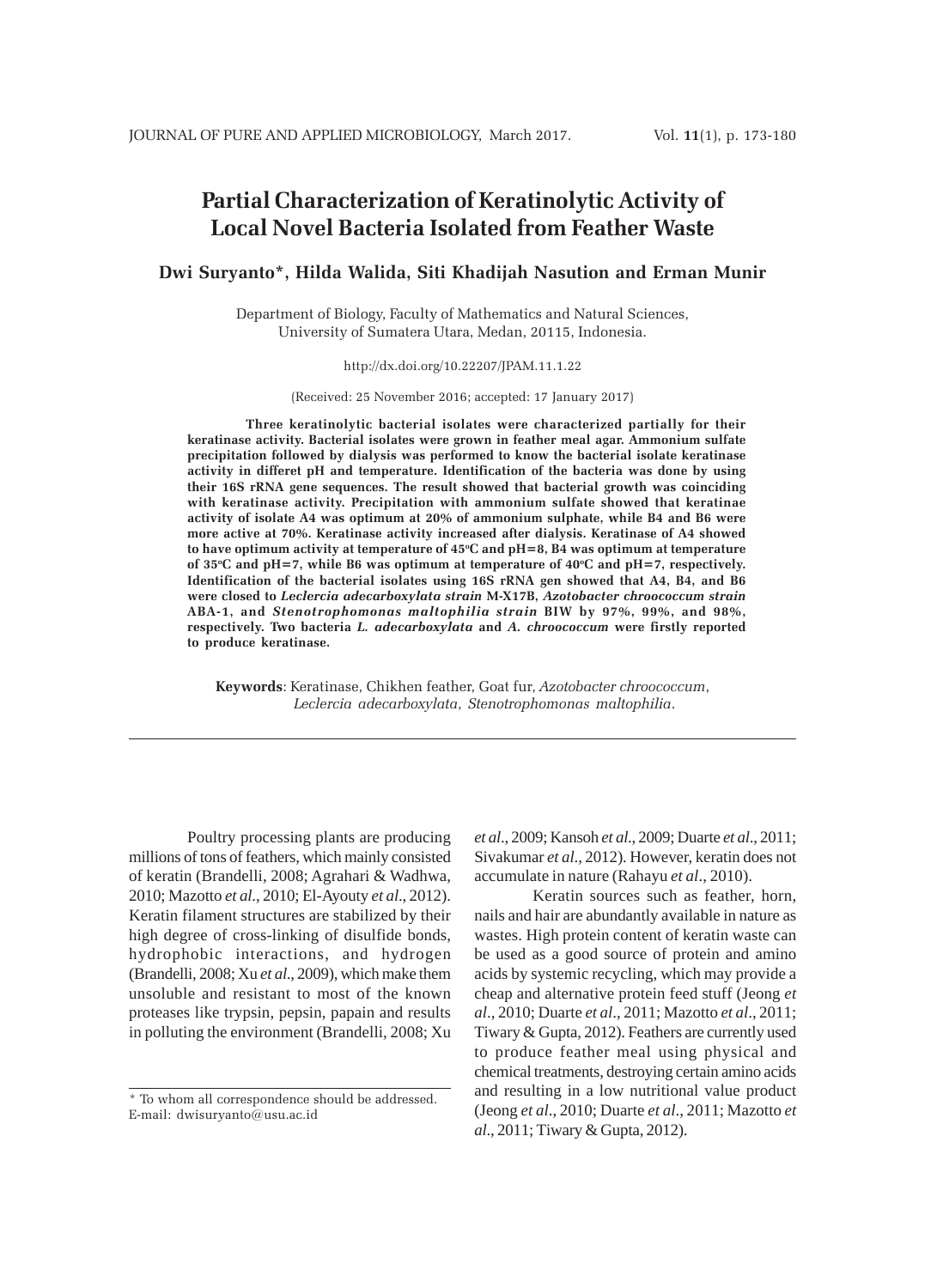#### 174 SURYANTO et al.: KERATINOLYTIC ACTIVITY OF LOCAL NOVEL BACTERIA

Certain microorganisms produce keratinases to degrade keratins and may be used to enhance the digestibility of feather keratin (Riffel & Brandelli, 2008). The nutritional upgrading of feather meal through microbial or enzymatic treatment has been described (Xu *et al*., 2009; Agrahari & Wadhwa, 2010; El-Ayouty *et al*., 2012). Bacterial genera such as *Burkholderia*, *Chryseobacterium, Pseudomonas*, *Microbacterium* sp. (Riffel & Brandelli, 2008), *Streptomyces* (Brandelli, 2008), and *Bacillus* (Mazotto *et al*., 2011; Brandelli, 2008; Lucas *et al*., 2003) have been reported to synthesize keratinase. The bacteria were grown on substrats such as feather meal, raw feathers, chicken nails, hair, and wool as sole carbon and nitrogen sources for the bacterial growth (Riffel & Brandelli, 2008).

So far, little attention has been given in study of utilization and degradation of feather waste by keratinolytic microorganisms in Indonesia. Rahayu *et al*. (2010) reported a study on keratinase of two Indonesian bacterial isolates. In this study, partial characterization of keratinolytic activity of three bacterial isolates from a feather decomposting waste was conducted. Their ability to degrade chikhen feather and goat hair has also been studied.

### **MATERIALS AND METHODS**

#### **Cell growth and keratinase activity**

Bacterial culture was spreaded on feather meal agar (0,5 g/l NaCl; 0,7 g/l  $K_2HPO_4$ ; 1,4 g/l  $KH_{2}PO_{4}$ ; 0,1 g/l MgSO4 added with 10 g/l feather meal, and 15 g/l agar) and incubated at ambient temperature (Cai *et al*.*,* 2008). Cell growth was measured everyday as colony forming unit/ml.

To measured keratinase activity, 500 µl crude enzyme was added with of phosphate buffer saline (PBS) of pH 7, and mixed with 500 µl of 0.5% keratin solution. Enzymatic reaction was stopped by adding 1 ml of 10% tricloroacetic acid, and spinned at 10.000 rpm for 30 minutes. Free amino acid in supernatant was measured using spectrophotometer at ë=280 nm. One unit of enzyme activity is defined as the increasing of absorbance of 0.01.

#### **Ammonium sulphate precipitation and dialysis**

Broth culture of bacterial isolates was centrifugated at 10.000 g for 10 minutes.

Supernatant was precipitated using 20 to 70% of ammonium sulphate for 2 hours, and was spinned at 10.000 rpm for 10 minutes at 4°C. Precipitate and supernatant was subjected to keratinase activity assay. Precipate was solubilized with PBS of pH 7 prior enzyme activity assay. Precipitate showed higher activity was choosen for dialysis. Dialysis was conducted using PBS for 6 hours by changing the buffer twice. Keratinase activity of dialysis was measured as previously described.

## **Characterization of keratinase in different pH and temperature**

Dialysed enzyme was subjected to be assayed in different temperature and pH. To characterize enzyme temperature, enzyme and substrate mixture was incubated at 31°C of optimum pH for 15 minutes. Effect of pH on keratinase activity was measured at varying pH of 4.0, 5.0, with Na-acetate buffer, 6.0, 7.0 with K-phosphate buffer, and 8.0, 9.0 with Tris-HCl buffer. The reaction was conducted at 31°C for 15 minutes. Keratinase activity was measured as previously described.

### **Identification of keratinolytic bacterial isolates based on its 16S rRNA genes**

Keratinolitik bacterial DNA isolation WAS done by freeze and thaw method. One loop of bacterial culture1 of 24 hours put into microtube of 100 mL aquabidest. Suspension was frozen at - 10°C and thawed with 90°C for 10 minutes for 5 times. Suspension was spinned and supernatan was taken out. The supernatan was used for 16S rRNA gene amplication using Ready To Go PCR Beads (*Pharmacia-Biothec*) with primer 63f (5'- CAGGCCTAACACATGCAAGTC-3') dan 1387r (5'- GGCGGWGTGTACAAGGC-3') (Marchesi *et al.*, 1998).

Total volume of the PCR reaction (25 ml) consisted of 1.5 U *Taq* DNA polymerase, 10mM Tris-HCl (pH 9 at room temperature), 50 mM KCl, 1.5 mM  $MgCl<sub>2</sub>$ , 200 mM of each dNTPs and stabilizer including BSA. Reaction was conducted for pradenaturation at 94°C for 2 minutes, denaturation at 92°C for 30 seconds, annealing at 55°C for 30 seconds, elongation at 72°C fro 1 minute, and post-PCR 72°C for 5 minutes in a thermocycler (Verity® 96-Well Thermal Cycler 437586, Applied Biosystems, Singapore). PCR was done for 30 reaction. PCR result was visualised with mini gel electrophoresis.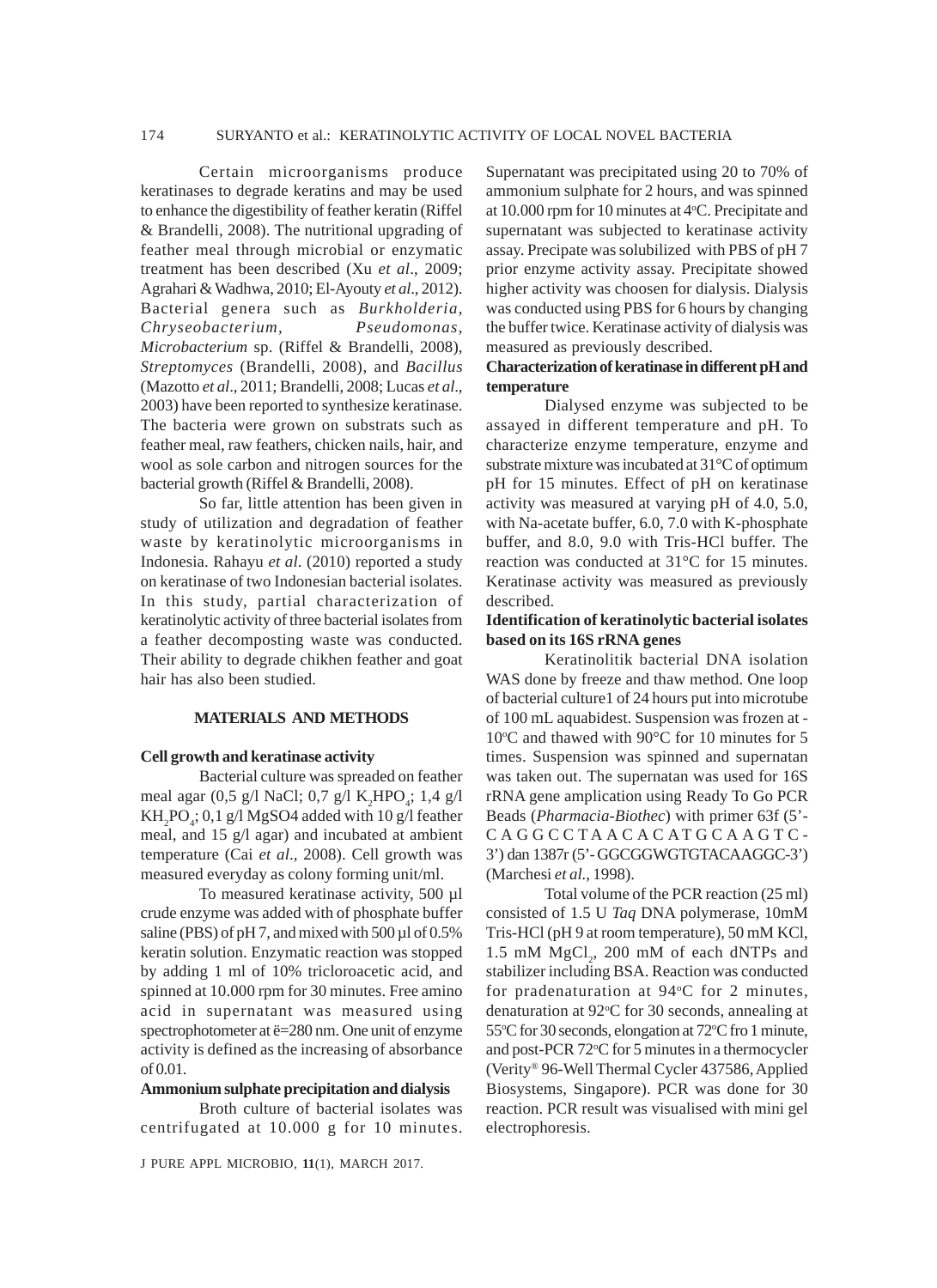#### **Construction of phylogenetic tree**

Amplified 16S rRNA gene was purified and commercially sequenced. DNA sequence was compared to GenBank database of *The National Center for Biotechnology Information* (NCBI) (http://www.ncbi.nlm.nih.gov) using *Basic Local Alignment Search Tool* (BLAST). Cluster analysis was conducted using MEGA7.

#### **RESULTS**

#### **Cell growth and keratinase actvity**

Keratinase production profiles of each bacterial isolates were not similar. B4 showed to have higher cell number and keratinase activity at 5 days of incubation, while the other two A4 and B6 were higher at 4 days of incubation. However, it seemed that keratinase activity was in line with cell growth (Figure 1.). Maximum activity of keratinase of three isolates was shown at the end of exponential growth phase and at stasioner phase. Werlang & Brandelli (2005) reported that maximum keratinase activity of *Bacillus* sp. kr 16 incubated at 30ºC occurred at the end of exponential growth phase, as also showed by Zhang *et al*. (2009) of *Bacillus* sp. 50-3 incubated at 37ºC. Cell growth and keratinase production could be increased by using C-source such as starch (Gioppo *et al*., 2009). **Ammonium sulphate precipitation**

Keratinase activity of precipitate and supernatant were measured after ammonium sulphate precipitation. It was observed that keratinase activity of fraction of 40 to 60% of ammonium sulphate were relative similar between pellet and supernatant of all isolates. Keratinase activity of pellet of B4 was higher at 70%. Interestingly, keratinase of the isolotes showed to have two peaks. Keratinase of A4 and B6 was optimum at 20 and 70%, while that of B4 was optimum at 30% and 70%, respectively (Figure 2.). This result indicated that the isolates might produce two different proteins. Rahayu *et al*., (2010) reported that *Bacillus* sp. MTS showed to produce 6 different proteins of 17, 25, 32, 53, 96 and 122 kDa showing keratinolityc activity.

Fraction of 20% of A4 protein, and of 70% of B4 and B6 were subjected to dialysis. Specific activity of keratinase increased after ammonium sulphate precipitation and dialysis, while total protein decreased, as shown in Table 1. *Bacillus* *pseudofirmus* keratinase activity precipited with ammonium sulphate increased its keratinase activity to 55.68 U/ml (Kojima *et al*., 2006). Keratinase activity of isolat L1 precipited with ammonium sulphate followed with dialysis increased 3 fold with yield of 42% (Cao *et al*., 2009). **Effect of pH on keratinase activity**

Optimum pH of A4, B4, and B6 keratinase activity varied. B4 and B6 showed to have optimum activity at pH 7, while A4 was optimum at pH 8. Keratinase activity declined at pH above or below 7 and 8 (Figure 3.). Keratinase *Bacillus subtilis* MTCC (9102) (Kumar *et al*., 2010), *Stenotrophomonas maltophilia* DHHJ (Cao *et al*., 2009), and *B. subtilis* (Cai & Zheng, 2009), was optimum at pH 7, 7.8, and 8.5, respectively. Werlang & Brandelli (2005) reported that their bacterial isolate keratinase were active at pH 8 to 11, while *Bacillus* sp. 50-3 (Zhang *et al*., 2009) and *B. halodurans* PPKS-2 (Prakash *et al*., 2010) showed to have optimum pH of 10 and 11, respectively.

## **Effect of temperature on keratinase activity**

Keratinase activity of all isolates showed to have different activity at different temperature (Figure 4.). The optimum temperature for A4 was at 45°C, B4 was at 35°C, while B6 was at 40°C. Keratinase of *Bacillus* kr 16 (Werlang & Brandelli*,* 2005) and *B. halodurans* PPKS-2 (Prakash *et al*., 2010) of chikhen feather waste were optimum at 45-65°C and 60-70°C, respectively. Zhang et al., (2009) reported keratinase of *Bacillus* sp 50-3 isolated from animal feces of Beijing Zoo was optimum at 60°C. Keratinase of *Paracoccus* sp. isolated from poultry soil was optimum at 50°C (Lee *et al*., 2004). *Stenotrophomonas maltophilia* DHHJ (Cao *et al*., 2009) and *B. subtilis* MTCC (9102) (Balaji *et al*., 2008) showed their optimum keratinase activity at 40°C, while *B. subtilis* (Cai & Zheng, 2009) and isolate kr 6 (Riffel *et al*., 2003) were more active at 55°C.

### **Identification of keratinolytic bacterial isolate based on its 16S rRNA gene**

Isolates A4, B4, and B6 were identified by using their 16S rRNA gene sequences. A4, B4, and B6 was closely related to *Leclercia adecarboxylata* strain M-X17B, *Azotobacter chroococcum* strain ABA-1, and *Stenotrophomonas maltophilia* strain BIW by 97%, 99%, and 98%, respectively (Figure 5.). *Leclercia adecarboxylata* and *Azotobacter*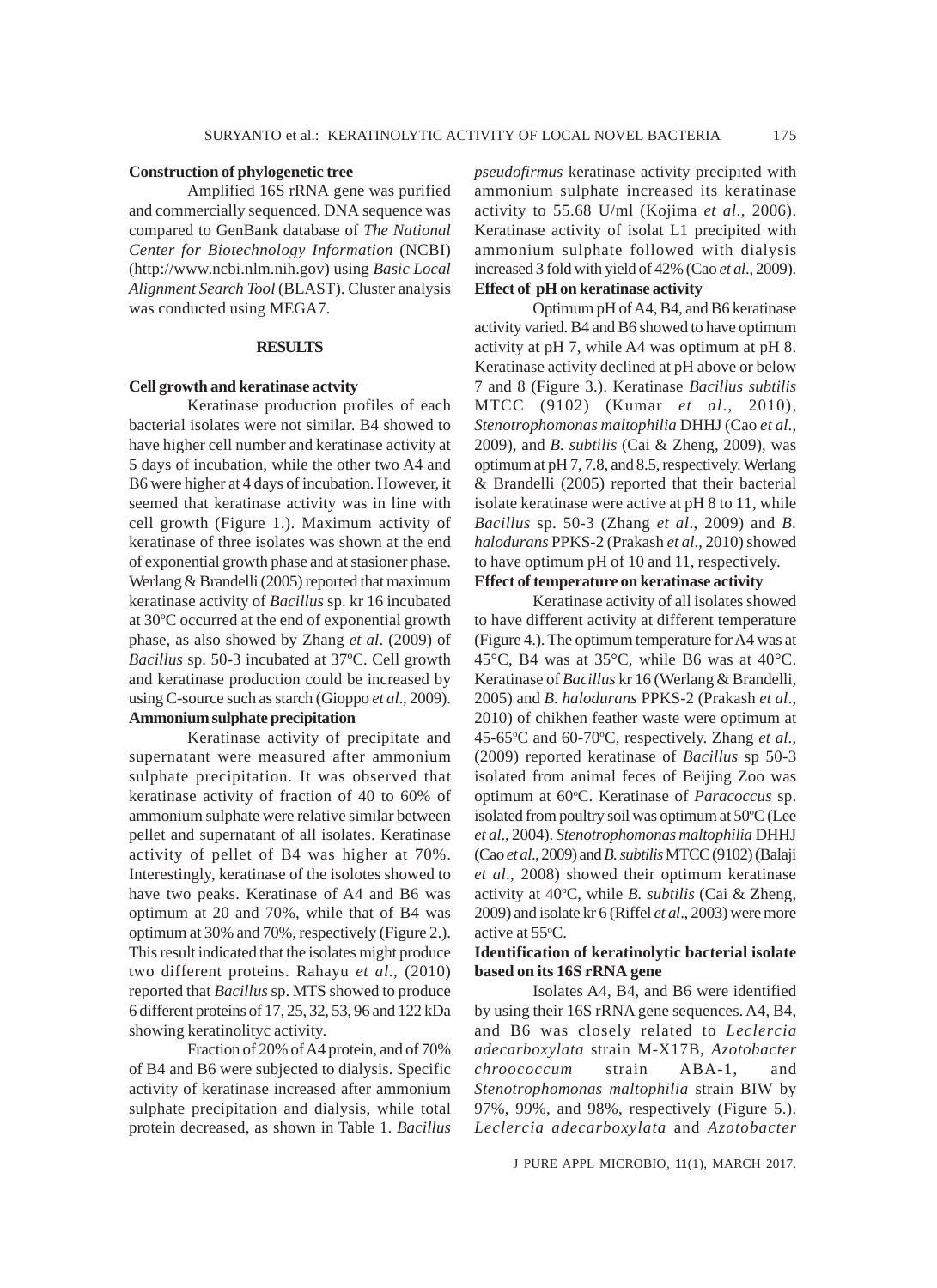*chroococcum* has not been reported previously as keratinolytic bacteria. So far, this is the first report that these two bacteria produced keratinase. *Leclercia adecarboxylata* was previoulsy known as opportunistic pathogenic bacteria (Keren *et al*., 2014), and was utilised as biocontrol agents of *Leptinotarsa decemlineata* (Muratoglu *et al*., 2009). It was also reported to degrade polycyclic aromatic hydrocarbons of oil spills contaminated soil (Sarma *et al*., 2004). *Azotobacter chroococcum* was reported as nirogen fixing bacteria (Mahato *et al*., 2009; Damir *et al*., 2011) and in producing polyester polyhydroxialkanoic (Lopez *et al*., 1996).

One of the isolate B6 was identified as *Stenotrophomonas maltophilia*. This bacteria was isolated from chikhen feather composting soil in China. Growth and degradation activity of *S. maltophilia* DHHJ were optimum at at 40ºC in pH of 7,5-8 (Cao *et al*., 2009).

#### **DISCUSSION**

Keratin is a fibrous and insoluble structural protein found in feathers, hair, nails, horns and other epidermal tissue. Extensively cross-linked by disulfide, hydrogen and hydrophobic bonds makes it very resistant to digest by common proteases like pepsin, papain, dan tripsin (Werlang & Brandelli, 2005). Keratin can be degraded by breaking or break the disulfide bonds in keratin. This can be done with high heat (hydrothermal), chemical treatment and biological treatment. Hydrothermal treatment is done by setting a high temperature and pressure, as well as chemical treatments carried out by the addition of acid (HCl) and base (NaOH) at a high concentration (Cai & Zheng, 2009).

Many bacteria have been reported to produce keratinase. Keratinase production profile

**Table 1.** Purification of keratinase produced by the keratinolytic bacterial isolalates

| <b>Isolates</b> | Purification<br>step    | Total protein<br>(mg/ml) | Enzyme<br>activity<br>(U/ml) | Spesific<br>activity<br>(U/mg) | Yield<br>(% ) | Purification<br>(fold) |
|-----------------|-------------------------|--------------------------|------------------------------|--------------------------------|---------------|------------------------|
| A4              | Supernatant             | 55.41                    | 108.70                       | 1.96                           | 100           |                        |
|                 | Ammonium sulphate (20%) | 38.88                    | 95.90                        | 2.47                           | 88.22         | 1.26                   |
|                 | Dialysis                | 21.64                    | 99.70                        | 4.61                           | 91.72         | 2.35                   |
| <b>B4</b>       | Supernatant             | 52.18                    | 65.80                        | 1.26                           | 100           |                        |
|                 | Ammonium sulphate (70%) | 42.81                    | 57.50                        | 1.34                           | 87.39         | 1.07                   |
|                 | Dialysis                | 20.20                    | 63.20                        | 3.13                           | 96.05         | 2.48                   |
| B6              | Supernatant             | 66.79                    | 86.80                        | 1.30                           | 100           |                        |
|                 | Ammonium sulphate (70%) | 49.22                    | 71.20                        | 1.45                           | 82.03         | 1.11                   |
|                 | Dialysis                | 20.54                    | 83.90                        | 4.08                           | 96.66         | 3.14                   |



J PURE APPL MICROBIO*,* **11**(1), MARCH 2017. **Fig. 1.** Keratinase activity during bacterial cell growth in feather meal broth at 31°C and initial pH 6.5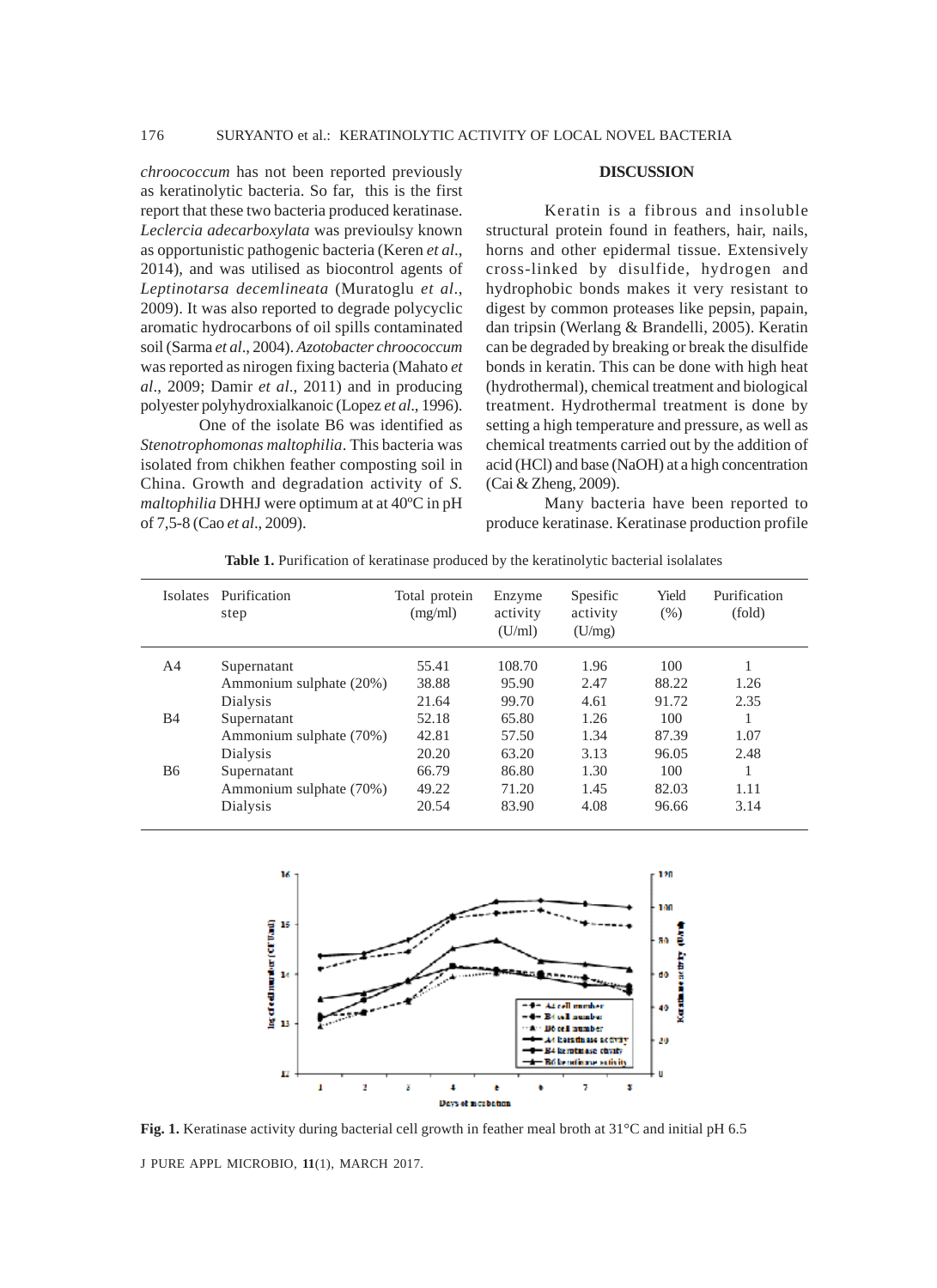of each microorganism can vary. It depends on the gene encoding the keratinase, the composition of culture medium as a substrate, concentration of carbon and nitrogen, temperature, pH, and aeration (Brandelli *et al*., 2010). Optimum temperature of bacterial enzyme activity is usually correlated with temperature in where the bacteria live. All of our isolates were isolated from chikhen feather waste which was progressively decomposed. The bacteria live in should be appropriate ones, having optimum enzyme acitivity of higher temperature, as also shown, for examples in Werlang & Brandelli (2005), Prakash *et al*. (2010), Zhang *et al*., (2009), Lee *et al*., (2004), and Cao *et al*. (2009) who isolated the bacteria from decomposing chikhen feather, animal feces, and poultry soil. Our keratinase might be induced by keratin substrat such as feather and fur, since the isolates were able to grow and



**Fig. 2.** Keratinase activity of pellet and supernatant of bacterial culture precipitated using ammonium sulphate



**Fig. 3.** Effect of pH on keratinase activity of bacterial isolates

produced keratinase in medium in which feather and fur served as a sole carbon and nitrogen source, as also shown by Suntornsuk *et al*. (2005).

Most keratinases are alkaline or netral protease with optimum pH of 7.5 to 9. However, some were extremely acidic or alkaline (Brandelli *et al*., 2010). Kumar *et al*., (2010), Prakash *et al*., (2010), Cao *et al*., (2009), Cai & Zheng (2009), Zhang *et al*., (2009), and Werlang & Brandelli (2005) showed that their bacterial keratinase activities were optimum at pH between 7 to 11. Our isolates showed to be more active in slightly alkaline or netral with optimum pH of 7 to 8, accordingly.

The keratinase of A4 and B6 reached maximum production in 5 days, while B4 reached it in 4 days, in which maximum growth was observed. This was similar to that of Suntornsuk *et al*. (2005) in which the maximum production of keratinase reached a maximum in the late logarithmic growth phase. Based on the maximum growth that were coinciding with maximum biomass and maximum specific production rates observed at the exponential growth phase, our keratinases were produced as a primary metabolite (Brandelli & Riffel, 2005). After reach maximum cell growth and enzyme activity, a loss of enzyme activity was observed probably because of enzymatic autolysis and end product inhibition (Suntornsuk *et al*., 2005).

The isolates showed only partial digestion of both chikhen feather and goat fur, with more chikhen feather degraded. Kansoh *et al*. (2009) showed that feather was more easy to be degraded compared tho that of hair, nail, and wool.



**Fig. 4.** Effect of temperature (°C) on keratinase activity of bacterial isolates

J PURE APPL MICROBIO*,* **11**(1), MARCH 2017.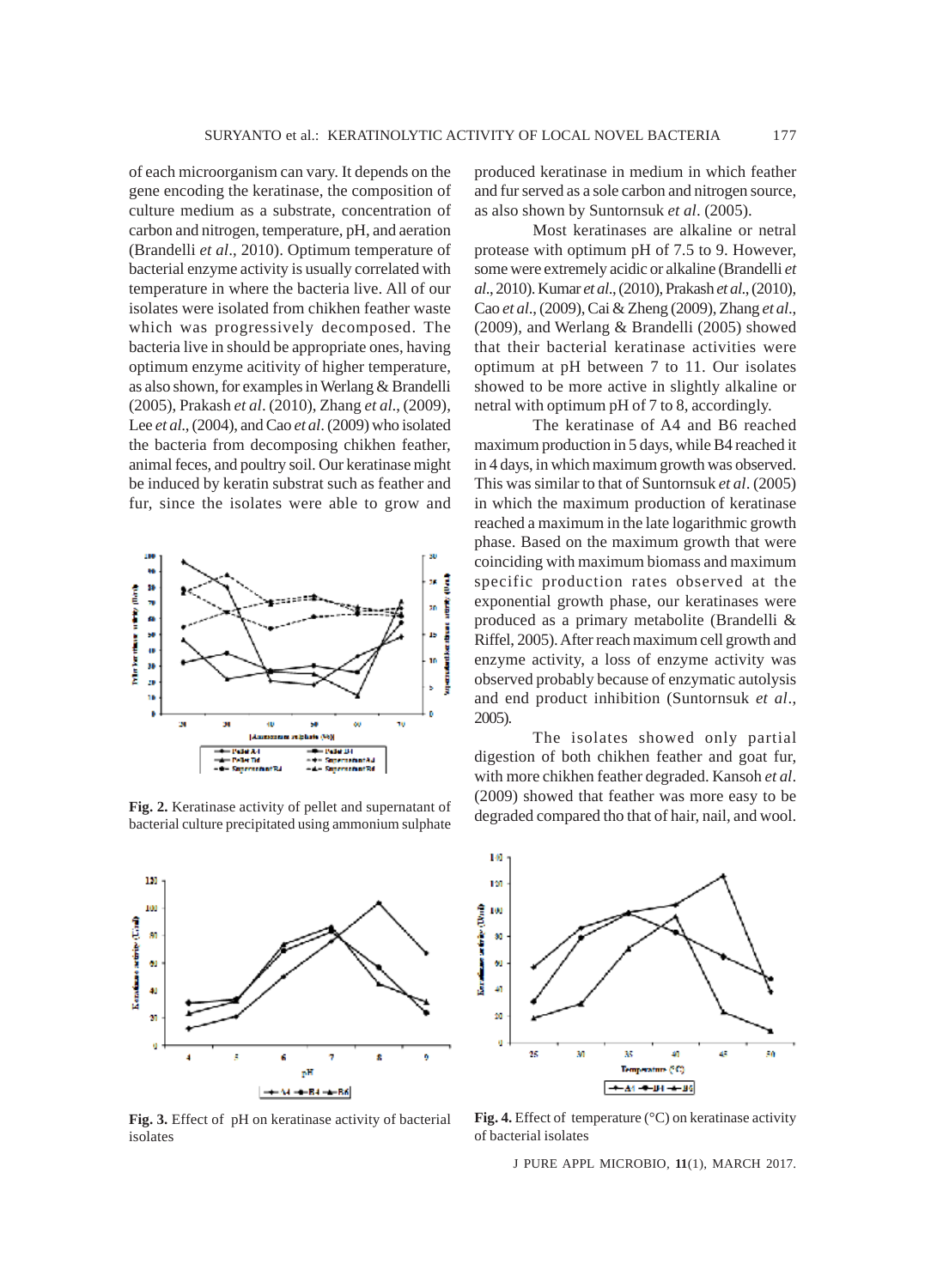

**Fig. 5.** Phylogenic tree of isolat A4, B4, and B6 based on their 16S rRNA genes

This result indicated that this enzyme could not completely cleave the disulphide bonds. Pretreatment of these substrates such as chicken feather, nail and human hair by physical method or reducing agents, or detergents, or activation of the enzyme by adding metal salts are required for the improvement of their degradation (Suntornsuk *et al*., 2005).

## **ACKNOWLEGMENTS**

We would like to thank to DRPM, Ministry of Research, Technology, and Higher Education, Republic of Indonesia to fully supporting this research.

## **REFERENCES**

- 1. Agrahari S, Wadhwa N. Degradation of chicken feather a poultry waste product by keratinolytic bacteria isolated from dumping site at Ghazipur poultry processing plant. *Int J Poultry Scie.* 2010; **9**: 482-489.
- 2. Balaji S, Kumar MS, Karthikeyan R, Kumar R, Kirubanandan S, Sridhar R, Sehgal PK. Purification and characterization of an extracellular keratinase from a hornmealdegrading *Bacillus subtilis* MTCC (9102). *World J Microbiol Biotechnol.*2008; **24**: 2741–2745.

J PURE APPL MICROBIO*,* **11**(1), MARCH 2017.

- 3. Brandelli A. Bacterial keratinases: Useful enzymes for bioprocessing agroindustrial wastes and beyond. *Food Bioprocess Technol.*, 2008; **1**: 105-116.
- 4. Brandelli A, Daroit DJ, Riffel A. Biochemical features of microbial keratinases and their production and applications. *Appl Microbiol Biotechnol.* 2010; **85**: 1735-1750.
- 5. Cai C, Zheng X. Medium optimization for keratinase production in hair substrate by a new *Bacillus subtilis* KD-N2 using response surface methodology. *J Ind Microbiol Biotechnol*. 2009; **36**: 875–883.
- 6. Cao Z, Zhang Q, Wei D, Chen L, Wang J, Zhang X, Zhou M. Characterization of a novel *Stenotrophomonas* isolate with high keratinase activity and purification of the enzyme*. J Ind Microbiol Biotechnol.* 2009; **36**: 181-188.
- 7. Damir O, Mladen P, Bozidar S, Srdan N. Cultivation of the bacterium *Azotobacter chroococcum* for preparation of biofertilizers*. Afri J Biotechnol.* 2011; **10**(16): 3104-3111.
- 8. Duarte TR, Oliveira SS, Macrae A, Cedrola SML, Mazotto AM, Souza EP, Melo ACN, Vermelho AB. Increased expression of keratinase and other peptidases by *Candida parapsilosis* mutants. *Braz J Med Biol Res*. 2011; **44**: 212-216.
- 9. El-Ayouty YM, El-Said A, Salama AM. Purification and characterization of a keratinase from the feather-degrading cultures of *Aspergillus flavipes*. *Afr J Biotechnol*. 2012; **11**: 2313-2319.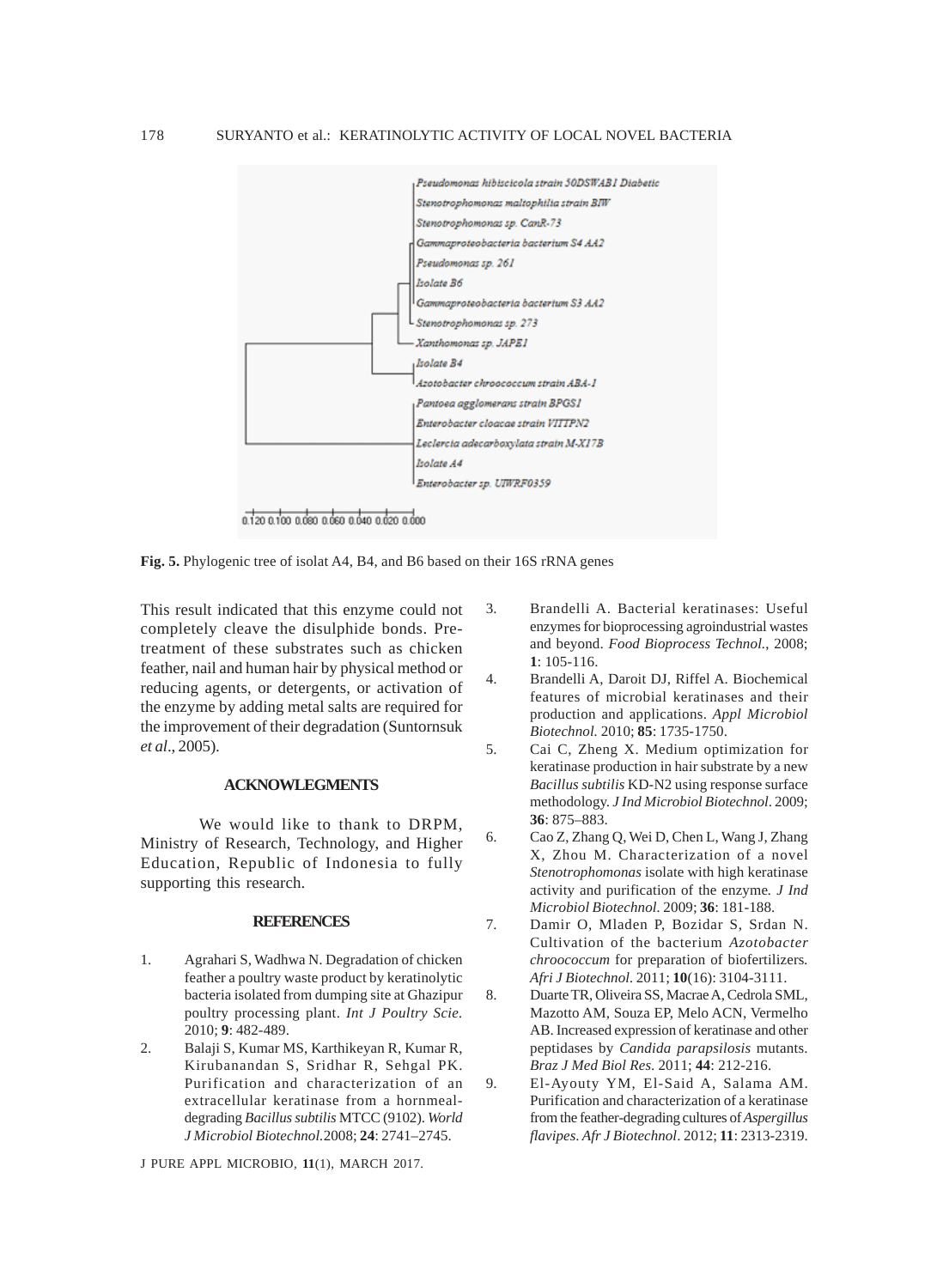- 10. Gioppo NM, Moreira FG, Costa AM, Alexandrino AM, De Souza CG, Peralta RM. Influence of the carbon and nitrogen sources on keratinase production by *Myrothecium verrucaria* in submerged and solid state cultures. *J Ind Microbiol Biotechnol.* 2009; **36**: 705-711.
- 11. Jeong E-J, Rhee M-S, Kim G-P, Lim K-H, Yi D-H, Bang B-H. Purification and characterization of a keratinase from a feather-degrading bacterium, *Bacillus* sp. SH-517J. *Korean Soc Appl Biol Chem*. 2010; **53**: 43-49.
- 12. Kansoh AL, Hossiny EN, El-Hameed EKA. Keratinase production from feathers wastes using some local *Streptomyces* isolates. *Australian J Basics Appl Scie*. 2009; **3**: 561-571.
- 13. Keren Y, Keshet D, Eidelman M, Geffen Y, Raz-Pasteur A, Hussein K. Is *Leclercia adecarboxylata* a New and Unfamiliar Marine Pathogen? *J Clin Microbiol.,* 2014; **52**(5): 1775- 1776.
- 14. Kojima M, Kanai M, Tominaga M, Kitazume S, Inoue A, Horikoshi K. Isolation and characterization of a feather-degrading enzyme from *Bacillus pseudofirmus* FA30-01*. Extremophiles.* 2006; **10**: 229–235.
- 15. Kumar R, Balaji S, Uma TS, Mandal AB, Sehgal PK. Optimization of influential parameters for extracellular keratinase production by *Bacillus subtilis* (MTCC9102) in solid state fermentation using horn meal-a biowaste management. *Appl Biochem Biotechnol.* 2010; **160**: 30-39.
- 16. Lee YJ, Kim JH, Kim HK, Lee JS. Production and characterization of keratinase from *Paracoccus sp.* WJ-98*. Biotechnol Bioproc Engin.* 2004; **9**: 17-22.
- 17. Lopez JG, Pozo MV, Toledo M, Rodelas B, Salmeron V, Production of polyhydroxyalkanoates by *Azotobacter chroococcum* H23 in wastewater from olive oil mills (Alpechin). *Int Biodeterio Biodeg.* . 1996; **96**: 271-276.
- 18. Lucas FS, Broennimann O, Febbraro I, Heeb P. High diversity among feather-degrading bacteria from a dry meadow soil. *Microb Ecol*. 2003; **45**: 282-290.
- 19. Mahato P, Badoni A, Chauhan JS. Effect of *Azotobacter* and nitrogen on seed germination and early seedling growth in tomato. *Researcher*, 2009; **1**(4): 62-66.
- 20. Marchesi JR, Sato T, Weightman AJ, Martin TA, Fry JC, Hiom SJ, Dymok D, Wade WG. Design and evaluation of useful bacteriumspesific PCR primers that amplify genes coding for bacteria 16s rRNA*. Appl Environ Microbiol.* 1998; **64**(2): 795-799.
- 21. Mazotto AM, de Melo ACN, Macrae A, Rosado AS, Peixoto R, Cedrola SML, Couri S, Zingali RB, Villa ALV, Rabinovitch L, Chaves JQ, Vermelho AB. 2010. Biodegradation of feather waste by extracellular keratinases and gelatinases from *Bacillus* spp. *World J. Microbiol. Biotechnol*. DOI 10.1007/s11274-010-0586-1
- 22. Muratoglu H, Kati H, Demirbag Z, Sezen K. High insecticidal activity of *Leclercia adecarboxylata* isolated from *Leptinotarsa decemlineata* (Col.: Chrysomelidae)*. Afri J Biotechnol.* 2009; **8**(24): 7111-7115.
- 23. Prakash P, Senigala K, Jayalakshmi, Sreeramulu K. Purification and characterization of extreme alkaline, thermostable keratinase and keratin disulfide reductase produced by *Bacillus halodurans* PPKS-2. *Appl Microbiol Biotechnol.* 2010; **87**: 625-633.
- 24. Rahayu S, Syah D, Suhartono MT. A preliminary study on keratinase from two Indonesian isolates. *Animal Produc.* 2010; **12**: 60-68.
- 25. Riffel A, Brandelli A. Keratinolytic bacteria isolated from feather waste. *Brazilian J Microbiol.* 2008; **37**: 395-399.
- 26. Riffel A, Lucas F, Heeb P, Brandelli A. Characterization of a new keratinolytic bacterium that completely degrades native feather keratin. *Arch Microbiol.* 2003; **179**: 258- 265.
- 27. Sarma PM, Bhattacharya D, Krishnan S, Lal B. Degradation of polycyclic aromatic hydrocarbons by a newly discovered enteric bacterium, *Leclercia adecarboxylata. Appl Environ Microbiol*. 2004; **70**(5): 3163-3166.
- 28. Sivakumar T, Shankar T, Ramasubramanian V. Purification properties of *Bacillus thuringiensis* TS2 keratinase enzyme. *American-Eurasian J Agric Environ Scie*. 2012; **12**: 1553-1557.
- 29. Suntornsuk W, Tongjun J, Onnim P, Oyama H, Ratanakanokchai K, Kusamran T, Oda K. Purification and characterisation of keratinase from a thermotolerant feather-degrading bacterium. *World J Microbiol Biotechnol*. 2005; **21**: 1111-1117.
- 30. Tiwary E, Gupta R. Rapid conversion of chicken feather to feather meal using dimeric keratinase from *Bacillus licheniformis* ER-15. *J Bioproces Biotechniq*. 2012; **2**(4): 5 pp. http://dx.doi.org/ 10.4172/2155-9821.1000123.
- 31. Werlang PO, Brandelli A*.* Characterization of a novel feather degrading *Bacillus* sp*.* strain*. Appl Biochem Biotechnol*. 2005; **120**: 71-79.
- 32. Xu B, Zhong Q, Tang X, Yang Y, Huang Z. Isolation and characterization of a new keratinolytic bacterium that exhibits significant

J PURE APPL MICROBIO*,* **11**(1), MARCH 2017.